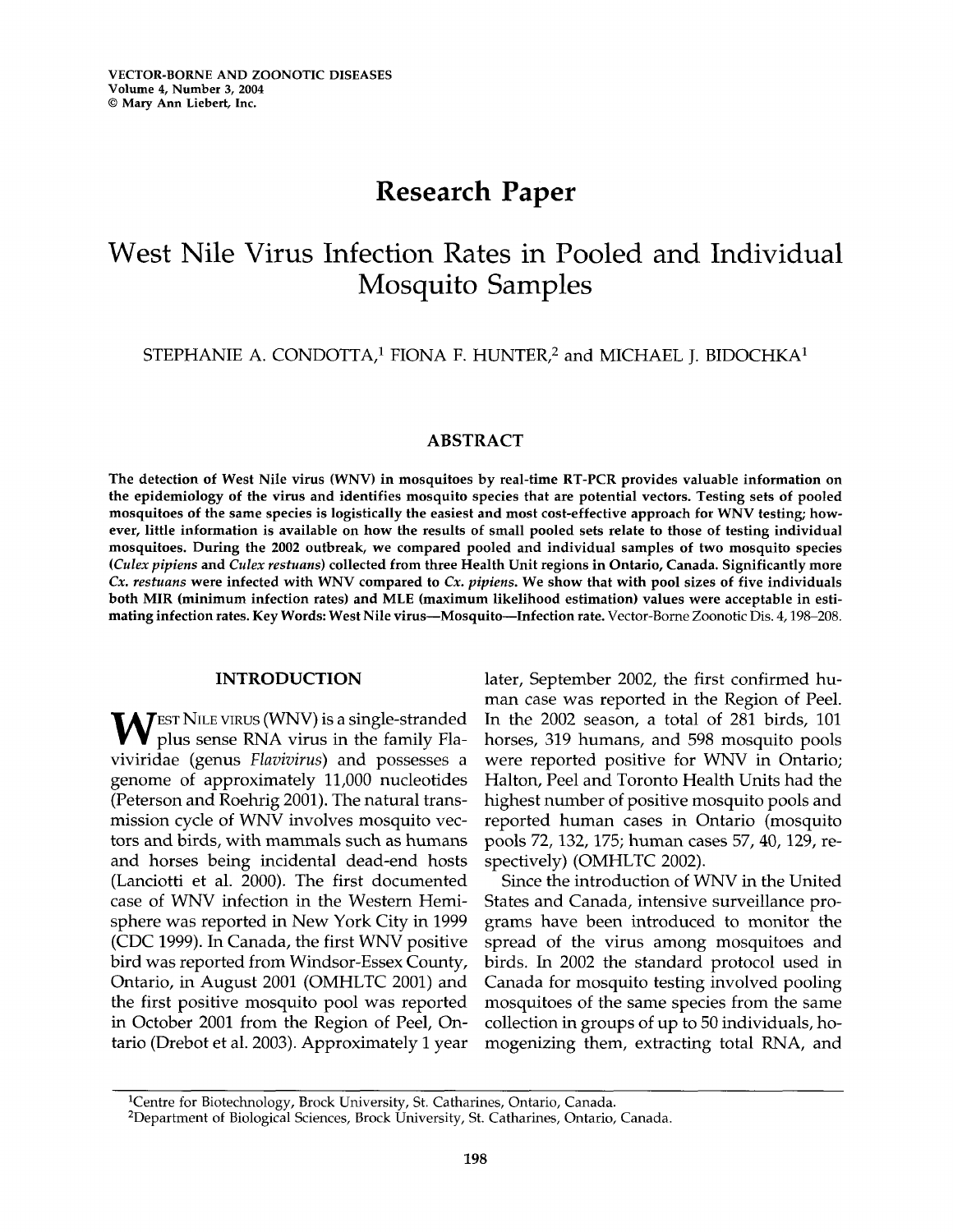then testing for the presence of WNV using two TaqMan<sup>®</sup> reverse transcriptase polymerase chain reaction (RT-PCR) assays using generic  $\frac{1}{1}$  and the problem primer and primer sets (Lanciotti et al.  $\frac{1}{1}$  et al.  $\frac{1}{1}$  et al.  $\frac{1}{1}$  et al.  $\frac{1}{1}$ and envelope primer and probe sets (Lanciotti et al. 2000). From all positive samples RNA was then re-extracted and re-tested with TaqMan<sup>®</sup> RT-PCR assays using the same primer and probe RT-PCR assays using the same primer and probe<br>sets to confirm the presence of WNV (Drebot et al. 2003). The testing of mosquito pools gives an ai.  $2000$ . The testing of mosquito pools gives an indication of which mosquito species harbor<br>WNV and, if sufficient numbers are tested, infection rates can be calculated; however, the actection rates can be calculated; however, the ac-<br>tual number of individual WNN positive mostual number of individual WNV positive mos-<br>quitoes in a pool is unknown. The estimation of the proportion of infected mosquitoes in a specific area or in pooled samples can be calculated cinc area or in pooled samples can be calculated<br>using two indices, namely, MIR (minimum inusing two indices, namely, MIR (minimum in-<br>fection rate) or MLE (maximum likelihood estimation). MIR calculations assume <sup>a</sup> minimum of one positive mosquito in <sup>a</sup> sample but this is not one positive mosquito in a sample but this is not<br>always the case. Furthermore, MIR requires that always the case. Furthermore, MIR requires that the sample size is  $>1000$  mosquitoes tested (Bernard et al. 2001). When sample size is  $\leq$ 1000 mosquitoes, it is recommended that MLE be used instead.

The purpose to this study was twofold: (1) to Fine purpose to this stidely was tworded. (1) to<br>determine the actual infection rate (IR) (i.e., the per <sup>1000</sup> mosquitoes) of Culex pipiens and Culex per root mosquittes or each pipers and each restuans in samples collected from Halton, Peel and Toronto during the peak of transmission to humans in 2002 and  $(2)$  to evaluate whether infection data based on pooled MIR and MLE values overestimates or underestimates WNV in-<br>fection rates compared to the calculated IR value.

# MATERIALS AND METHODS

## Mosquito collection

Adult mosquitoes were collected in CO2  $b_{2}$  - Adult mosquitoes were collected in  $CO_{2}$ baited CDC miniature light traps (JW Hock Co.) as part of Ontario's WNV surveillance program. Trained staff from participating Health giani. Tranca sian non paracipaing ricani Units set mosquito traps out in the late after-<br>noon, and the collection cups containing one might's mosquitoes were retrieved the following morning. Traps containing live mosquitoes<br>were transported within 24 h to Brock University in coolers on ice packs. The collection cups were then frozen at  $-20^{\circ}$ C for at least 2 h to were their frozen at  $\sim$  20 C for at least 2 ft to kill the mosquitoes. Mosquitoes were identified<br>the species using the keys of Wood et al. (1979) to species using the keys of Wood et al. (1979) on a BioQuip<sup>®</sup> chill plate using a Leica<sup>®</sup> dissecting microscope. Identified mosquitoes were pooled according to species, health unit, were pooled according to species, health that, trap location, and collection date in sterile 2mL Sarstedt<sup>®</sup> vials. Vials were then stored at  $-80^{\circ}$ C until virus testing. Individual mosquitoes were separated from the pooled samples,  $p_{\text{max}}$  is the individual step individual step in  $\frac{p_{\text{max}}}{p_{\text{max}}}$ placed into individual sterile 2-mL Sarstedt<sup>®</sup> vials, and processed separately.

## Mosquito homogenization

 $\overline{O_{\text{max}}(t)}$  it BB ( $\overline{O_{\text{max}}(t)}$  are minimum grade One sterile BB (Copperhead premium grade airgun shot, steel BB cal.  $4.5$  mm) and  $1 \text{ mL of}$ BA-1 diluent (0.05M Tris buffer pH 7.5, 0.36% sodium bicarbonate, 1.0% bovine albumin fraction V, 100 units/mL penicillin-streptomycin,  $1 \times$  media 199) were added to each vial. Mos- $\mu$   $\lambda$  meals 199) were added to each vial. Mos-<br>quitoes were homogenized at 30 Hz for 2 min quitoes were homogenized at 30 Hz for 2 min<br>using a Qiagon® Mixer Mill MM 300 and then using a Qiagen Wilxer Min Mivi 500 and then<br>centrifuged at 10,000 rpm for 2 min. One hun-<br>dred UL of mosquito homogenate was redred  $\mu$ L of mosquito homogenate was removed and added to 250  $\mu$ L of lysis buffer for total RNA extraction.

## RNA extraction

All mosquitoes were processed individually. All mosquitoes were processed individually.<br>RNA extraction was performed according to tuvet extraction was performed according to<br>the manufacturer's instructions for Oiagen me manufacturer's instructions for Qiagen  $RNeasy^{\circledR}$  Mini Kit except for the following modifications. RNA was eluted in 100  $\mu$ L of RNase free water instead of 75  $\mu$ L and total RNA was then stored at  $-80^{\circ}$ C until used. Second RNA re-extractions followed the same manufacturer's instructions except that 200  $\mu$ L manuiacturer s'instructions except that 200 µL<br>of mosquito slurry was added to 400 µL of RLT of mosquito slurry was added to 400  $\mu$ E of KET Iysis buffer instead of 100 µL mosquito slurry<br>to 250 µL of lysis buffer: RNA was eluted in  $100$  250  $\mu$ L of Tysis butter, K

#### WNV detection

Two sets of primers and probes were used Two sets of primers and probes were used<br>for WNV identification. Generic primers and probes (GPR) were used for initial identificaproves (GTR) were used for mitial identified tion and envelope primers and probes (EPR)<br>were used for the first confirmatory test. Probes were labeled at the 5' end with 6-carboxyfluo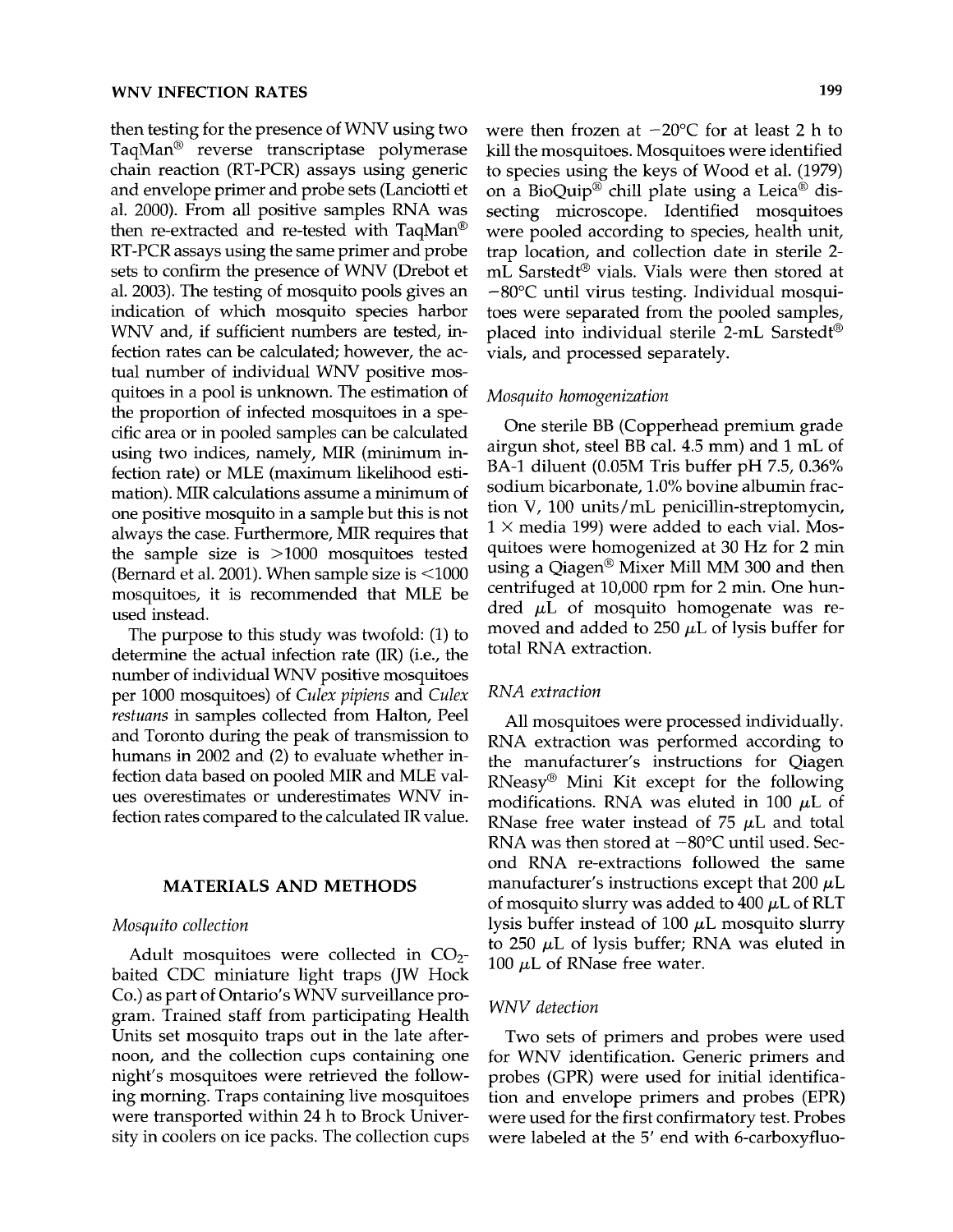rescein (FAM) reporter dye and were labeled at the 3' end with 6-carboxytetramethylrhode die 5 end with 6-carboxytetramethymodamine (TAMRA) quencher dye. Nucleotide<br>positions refer to WNV NY-99 complete genome sequence accession number AF196835. genome sequence accession number AF196835.<br>WNW Egyptian strain Eg101 (accession num-WNV Egyptian strain Eg101 (accession number AF260968) supplied by Dr. Robbin Lindsay of the 200900 supplied by Dr. Robbin Emidsay of the National Microbiology Laboratory Win-<br>nipeg, Manitoba was used in positive WNV nipeg, Manitoba was used in positive WNV controls and water samples were used as negative controls.

## Viral testing

Each 5- $\mu$ L RNA sample contained 1  $\mu$ L each of individual mosquito sample to make up <sup>a</sup> of individual mosquito sample to make up a<br>mosquito pool. The 5-uL RNA sample was  $\mu$  combined with the primers and probes in a 50combined with the primers and probes in a  $30 \mu$ L reaction volume using TaqMan<sup>®</sup> One-Step RT-PCR Master Mix Reagents from Applied Biosystems [17.45  $\mu$ L RNase free H<sub>2</sub>O, 25.00  $\mu$ L of TaqMan 2 × Universal PCR master mix, 0.5  $\mu$ L of generic primer 1 (100  $\mu$ M; genome posi- $\mu$ L or generic primer 1 (100  $\mu$ M; genome position 10668 5'CAGACCACGCTACGGCG3'),<br>0.5 uJ of generic primer 2 (100  $\mu$ M; genome 0.5  $\mu$ L of generic primer 2 (100  $\mu$ M; genome position 10770c 5'CTAGGGCCGCGTGGG3';), position 10770C 5 CTAGGGCCGCGTGGG5 , j,<br>0.3 *uL* of generic probe (20 *uM*; FAM-5'CT-0.3 µL of generic probe (20 µM; FAM-5′C<br>GCGGAGAGTGCAGTCTGCGAT3  $GCGGAGAGTGCAGTCTGCGAT3'-TAMRA)$ , 1.25  $\mu$ L of  $\times$ 40 Multiscribe and  $RN_{250}$  inhibitor mix $\frac{120}{100}$  Samples were amplified using an iCycler iQTM Real-Time PCR Detection using an iCycler  $iQ^{TM}$  Real-Time PCR Detection System (BioRad) with the following cycles and temperatures: 1 cycle of 50 $\degree$ C for 30 minutes and  $95^{\circ}$ C for 10 min and 40 cycles of  $90^{\circ}$ C for 15 sec,  $60^{\circ}$ C for 1 min and hold at 4 $^{\circ}$ C. The iCycler  $iQ^{TM}$  Real-Time PCR Detection System graphically displays relative fluorescence for graphically cusplays relative hubrescence for response the condition of the condition of the condition of the condition of the condition of the condition of the condition of the condition of the condition of the condition of the condition of the condition of the condi responding threshold cycle (Ct) values. Ct values represent the PCR cycle number at which the reporter dye first exceeds <sup>a</sup> baseline signal. ne reporter aye mst execcus a baseme signal. of cDNA such that, as the concentration douof cDNA such that, as the concentration doubles the Ct value decreases by one. Samples with Ct values below 37 were designated as with Ct values below by were designated as<br>positive, and those above 37 were negative. If positive, and those above 37 were negative. If<br>WNW was detected with the generic primer WNV was detected with the generic primer and probe set, another 5  $\mu$ L of RNA from the and probe set, another  $\sigma$   $\mu$ <sup>2</sup> or KIVA from the same mosquito poor was tested using the above conditions with the envelope primer and probe set (envelope primer 1; genome position 1160

5'TCAGCGATCTCTCCACCAAAG3'; envelope primer 2; genome position 1229c 5'GGGTCA-GCACGTTTGTCATTG3'; envelope probe sequence: FAM-5'TGCCCGACCATGGGAGAA-GCTC3'-TAMRA). In addition, the individual mosquito samples from which each pool was derived were tested separately to determine the number of individual mosquitoes positive in <sup>a</sup> number of individual mosquitoes positive in a<br>pool. From all positive samples RNA was then pool. From all positive samples RNA was then re-extracted and tested further with  $TaqMan^{\circledast}$ RT-PCR using the above conditions to confirm<br>the presence of WNV. A confirmed WNV-positive sample is defined as a sample in which itive sample is defined as a sample in which<br>WNW was detected in the RNA extraction and WNV was detected in the RNA extraction and in the re-extraction using both the generic and<br>envelope primer and probe sets.

# Mathematical equations and statistical analysis

Infection rates (IR, MIR and MLE) were cal- $\frac{1}{2}$  meetion rates  $\frac{1}{2}$  (Bernard et al. 1 and  $\frac{1}{2}$   $\frac{1}{2}$   $\frac{1}{2}$ culated using the equations below (Bernard et al., 2001). Chi-squared tests were used to compare infection rates among mosquito species. All Chi-squared tests were generated with Epi Info version 3.2 CDC. Significance was tested at a level of alpha  $= 0.05$ .

Infection rate  $(IR) = (no. positive)$ individuals/no. mosquitoes tested)  $\times$  1000

Minimum infection rate  $(MIR) = (no. positive$ pools/total no. mosquitoes tested)  $\times$  1000

Maximum likelihood estimation (MLE)  $\frac{1}{100}$  (n X/  $\frac{1}{m}$  ) 1000

For this last equation, n is the number of pools tested, X is the number of positive pools, and tested, X is the number of positive pools, and<br>m is the pool size. A requirement for using m is the pool size. A requirement for using<br>MLE is that the pool size near incorporated (Chi-MLE is that the pool size remains constant (Chi-<br>ang and Reeves 1962). MLE assumes a binominal distribution of positive mosquitoes among mal distribution of positive mosquitoes among pools and calculates the infection rate most likely observed from the results (Gu et al. 2003).

# RESULTS

A total of <sup>310</sup> mosquitoes (Cx. pipiens and Cx. restuans) from Halton, Peel and Toronto were restuans) from rianton, reef and Toronto were<br>tested individually for WNW. These were colrested individually for WNV. These were col-<br>lected in CDC light trans between August 18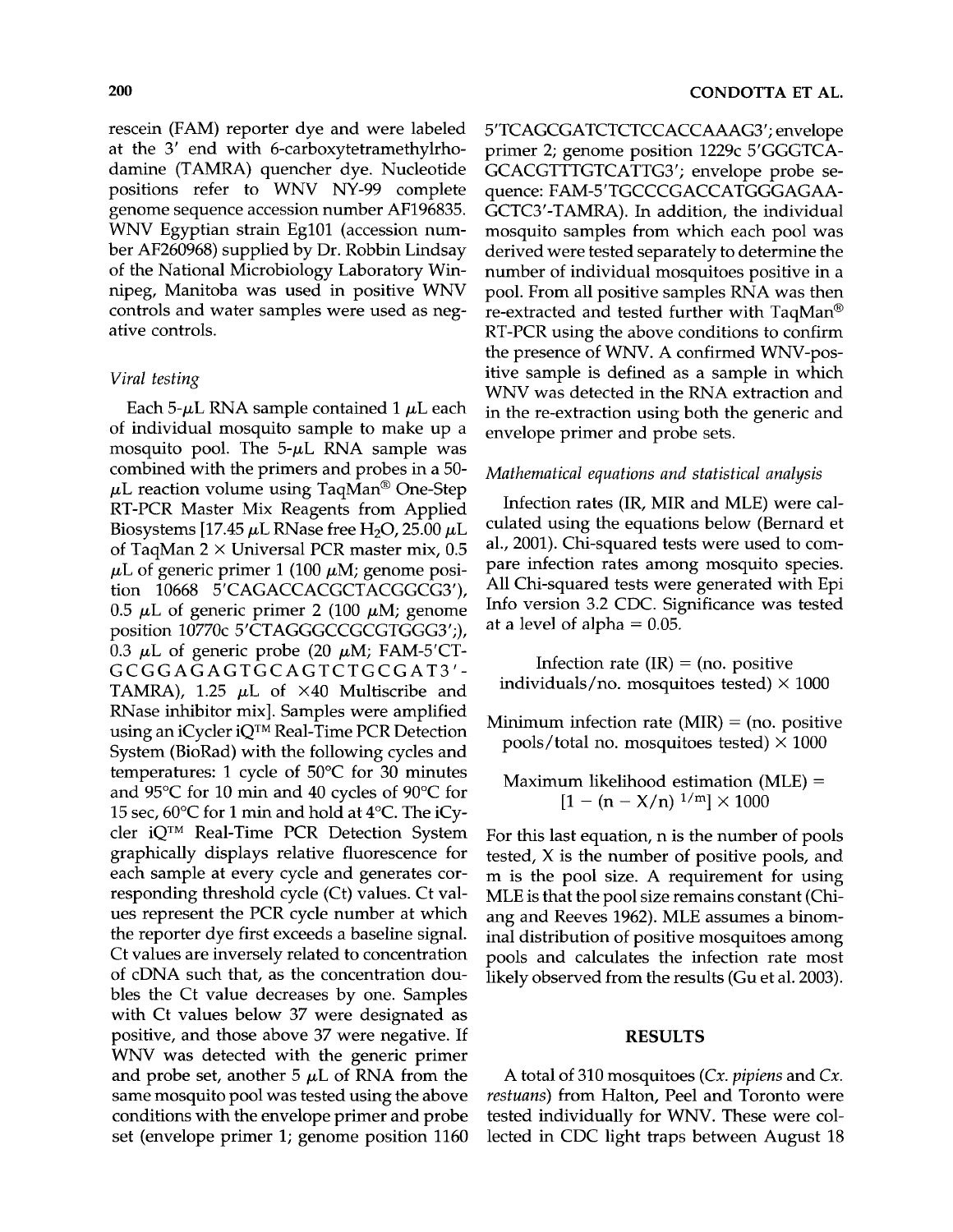

ris. r. 2002 monthly conection proportions for heacollected female  $Cx$ , pipiens and  $Cx$ . restuans in Halton (HAL), Peel (PEE), and Toronto (TOR) regions. Cx. restuans mosquitoes peak in July whereas Cx. pipiens mosquitoes peak in August-September. All mosquitoes used in the current study were collected between August 18 and<br>the current study were collected between August 18 and

and September 14, <sup>2002</sup> when Cx. pipiens mosquitoes were more common than Cx. restuans (Fig. 1). The average pool sizes collected for Cx.  $p_1$  p. 1. The average pool sizes conected for  $C_x$ ,  $p_1$  integrated and  $S_x$ . pipens and Cx. restaans were 0.25 and 5.74, respectively. Of the 310 mosquitoes tested, 18  $(5.81%)$  were positive for WNV. The positive individual mosquitoes include six from Halton<br>(one Culex pipiens, five Culex restuans), 10 from Peel (four Cx. pipiens, six Cx. restuans), and two  $f$  eei (tour Cx. *pipiens*, six Cx. *restuuns*), and two bining the data for the three Health Units gave  $\frac{1}{18}$  in the 34.48 for Call 1.78.78 for Call 1.78.78 for Call 1.78.78 for Call 1.78.78 for Call 1.78.78 for Call 1.78.78 for Call 1.78.78 for Call 1.78.78.78 for Call 1.78.78.78 for Call 1.78.78.78.78.78.78.78.78.78. IR values of 34.48 for  $Cx$ . *pipiens* and 78.78 for  $Cx$ . *restuans*. Chi-square analysis showed a significantly lower IR value calculated for  $Cx.$   $pip$ iens than for Cx. restuans  $(\chi^2[1] = 18.99, p =$  $\mu_{10}$  and the Cx. restaus  $\mu_{11}$  = 10.22,  $\rho$  =  $0.0000131$ . Cx. *pipiens* average Ct values were<br>29.45 CPP and 30.18 EPP, and the average Ct 29.45 GPR and 30.18 EPR, and the average Ct values on re-extracted RNA samples were 21.16 values on re-extracted KINA samples were 21.16<br>CPR and 28.94 EPR. Cx. restuans average Ct val-GPR and 28.94 EPR. C*x. restuans* average Ct val-<br>ues were 28.57 CPR and 27.44 EPR, and the reues were  $28.57$  GPR and  $27.44$  EPR, and the reextracted RNA samples were 24.83 GPR and 28.36 EPR.  $\lambda$  total of 52 pooled mosquito samples (Cx.

 $P$  restuance  $P$  point and  $P$  resturbed mosquito samples  $(x, y)$ *pipiens* and *Cx. restuans*) from Halton, Peel, and<br>Toronto were tested for WNV, and of these, 17 of <sup>52</sup> (32.7%) were positive for WNV. The pos- $\frac{1}{2}$   $\frac{1}{2}$   $\frac{1}{2}$   $\frac{1}{2}$   $\frac{1}{2}$   $\frac{1}{2}$   $\frac{1}{2}$   $\frac{1}{2}$   $\frac{1}{2}$   $\frac{1}{2}$   $\frac{1}{2}$   $\frac{1}{2}$   $\frac{1}{2}$   $\frac{1}{2}$   $\frac{1}{2}$   $\frac{1}{2}$   $\frac{1}{2}$   $\frac{1}{2}$   $\frac{1}{2}$   $\frac{1}{2}$   $\frac{1}{2}$   $\frac{1}{2}$  itive mosquito pools included five pools from Halton (one  $Cx$ , pipiens pool, four  $Cx$ , restuans pools), nine pools from Peel (four Cx. *pipiens* pools, five Cx. *restuans* pools) and three pools

from Toronto (one Cx. pipiens pool,\* two Cx.  $r_{\text{r}}$  restuance and  $r_{\text{r}}$ . Table 1). MIR values calculated *restuans* pools) (Table 1). MIR values calculated for the  $Cx$ *. pipiens* and  $Cx$ *. restuans* mosquito pools were 41.37 and 66.67, respectively. Chipous were 41.97 and 00.07, respectively. Chibetween MIR values calculated for *Cy. pipines* between MIR values calculated for  $Cx$ . pipiens and *Cx. restuans* ( $\chi^2$ [1]=6.62,  $p = 0.01$ ). MLE values calculated for *Cx. pipiens* and *Cx. restu*ans were 45.30 and 77.89, respectively. Chians were 45.50 and 77.09, respectively. Chibetween MLE values calculated for Cy. pipines.<br>between MLE values calculated for Cy. pipines between MLE values calculated for *Cx. pipiens* and *Cx. restuans* ( $\chi^2[1] = 9.43$ ,  $p = 0.002$ ). No significant differences were observed among significant differences were observed among<br>Cx. pipiens IR, MIR and MLE values nor among C*x. pipiens* IR, MIR and MLE values nor among<br>Cy. notwore IB, MIB and MLE reduce. *Cy. pipi* $ex.$  restaurs in, will alle will values.  $ex.$  pipeens average Ct values for pooled samples were<br>27.67.6PP and 29.09 EPP and the research of al 27.67 GPR and 29.09 EPR and the re-extracted RNA samples were 23.86 GPR and 28.98 EPR. Cx. restuans average Ct values for pooled sam-Cx. *restuans* average Ct values for pooled sam-<br>ples were 28.87 CPR and 29.46 EPR, and the reples were 28.87 GPK and 29.46 EPK, and the re-<br>extracted RNA samples were 26.29 GPR and extracted RNA samples were 26.29 GPR and 29.53 EPR.

## DISCUSSION

Many intensive surveillance programs have Many intensive surveillance programs have<br>manitored the spread of WNV and provide monitored the spread of WNV and provide<br>valuable information about which mosquito valuable modification about which mosquito<br>species harbour the virus and the role they may  $p_{\text{c}}$  is the transmission control that the transmission control that the transmission control that the transmission of the transmission control to the transmission of the transmission of the transmission control to th play in the transmussion cycle. It is thought that<br>Cy restuans may have an important role in the Cx. restuans may have an important role in the<br>initiation of WNV at the beginning of mosquito initiation of WNV at the beginning of mosquito season and that  $Cx$ , *pipiens* may have a greater role in amplification of the virus later in the season (Andreadis et al. 2001). Since the mosquito samples tested here were collected when Cx. pipiens were more abundant than Cx. restuans, we had initially expected IR values to be higher in Cx. pipiens. However, the opposite was true. Approximately two times as many Cx. restuans Approximately two times as many Cx. restaans<br>tosted positive as Cx. niniens, which may be the reside positive as explored, which may be the result of seasonal environmental conditions<br>(Dohm et al. 2002) or vector biology (Turell et

<sup>\*</sup>The Cx. pipiens pool from Toronto was confirmed as positive, but none of the individual samples from which the pool was derived was confirmed as positive. The Ct values generated with the re-extracted samples were above 37. Degradation of WNV RNA may be occurring above 37. Degradation of WNV RNA may be occurring during freeze-thawing of the mosquito homogenates.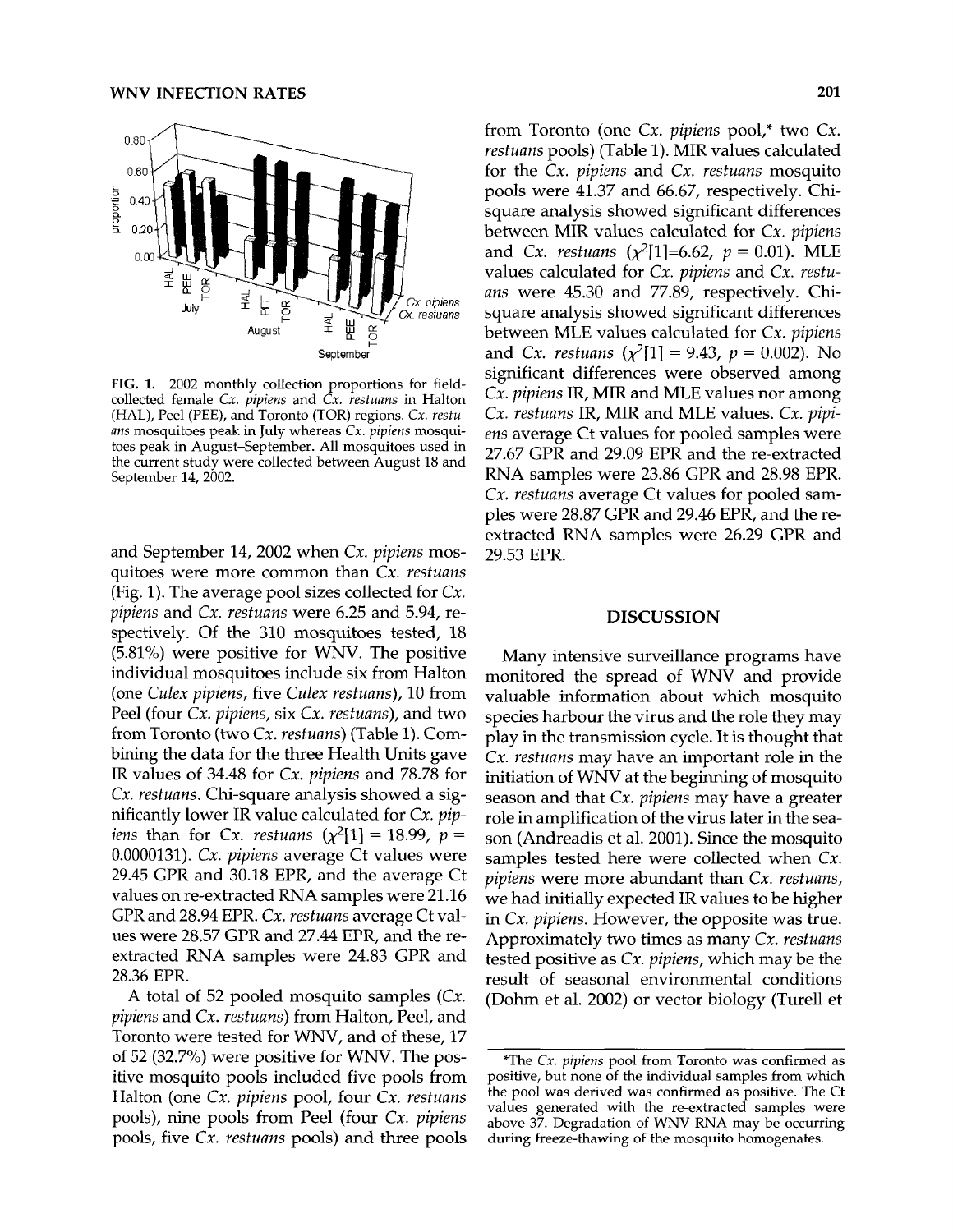| Location   | <i>Species</i>           | No. pools  |            |                 | Positive pools with |              |               |
|------------|--------------------------|------------|------------|-----------------|---------------------|--------------|---------------|
|            |                          | Pos. pools | Neg. pools | Total no. pools | $1$ pos. IND/5      | 2 pos. IND/5 | Total no. IND |
| HAL        | Cx. pipiens              |            |            |                 |                     |              | 45            |
|            | Cx. restuans             |            |            |                 |                     |              | 55            |
| <b>PEE</b> | Cx. pipiens              |            |            | 10              |                     |              | 50            |
|            | Cx. restuans             |            |            | 10              |                     |              | 50            |
| <b>TOR</b> | Cx. pipiens <sup>a</sup> |            |            | 10              |                     |              | 50            |
|            | Cx. restuans             |            | 10         | 12              |                     |              | 60            |
| Totals     |                          |            |            | 52              |                     |              | 310           |

TABLE 1. VIRAL TESTING RESULTS OF Cx. PIPIENS AND Cx. RESTUANS FROM THREE HEALTH UNITS IN ONTARIO (HALTON, PEEL, AND TORONTO)

<sup>a</sup>The Cx. pipiens pool from Toronto was confirmed as positive, not the individual samples that were used to make The panels to the left are the number of positive pools, negative pools and total number of pools tested while the

panels to the left are the number of positive pools, negative pools and total number of pools tested while the<br>condition of positive individuals found in each positive pool of five and the total number of panels to the right are the number of positive individuals found in each positive pool of five and the total number of individual mosquitoes tested. HAL, Halton; PEE, Peel; TOR, Toronto; pos, positive; neg., negative; IND, individual;<br>no., number.

al. 2001). We speculate that the Cx. restuans individuals were older females that had <sup>a</sup> greater dividuals were older temales that had a greater<br>opportunity to pick up a WNV infection than opportunity to pick up a WNV infection than the presumably younger  $Cx$ , *pipiens* females. This is a testable hypothesis that warrants fur-This is a testable hypothesis that warrants fur-<br>ther study in subsequent WNV seasons by agether study in subsequent WNV seasons by agegrading the females prior to testing them for WNV by RT-PCR.

True infection rates (IR) can be determined  $\frac{1}{100}$  the meetion rates  $\frac{1}{100}$  can be determined by testing individual mosquitoes but this is time consuming and expensive. Instead testing sets of pooled mosquitoes of the same species is an easier and more cost effective approach. However, there remains uncertainty concerning the best way to estimate IR using pooled data. According to a cordinate in using pooled data. According to Bernard et al. (2001) MIR can only be used if more than 1000 mosquitoes are tested. Thus, if fewer than 1000 are tested are tested. Thus, if fewer than TOOO are tested.<br>it is suggested that MLE be used instead. MLE values are thought to provide an improved estimation of infection rates (Walter et al. 1980), timation of infection rates (Walter et al. 1980), estimating the infection rate itself (Gu et al. 2003). Gu et al. (2003) demonstrated that MLE values were more accurate in calculating invalues were more accurate in calculating infection rates compared to MIR values when<br>pool size was large. According to Walter et al. (1980) no significant differences were observed (1980) no significant differences were observed<br>between MIR and IR when sample size is small; between win and in witch sample size is sinan, nowever, no data were presented to back up this claim. In the current study when the pool size was held at 5 individuals per pool, no significant differences were observed among IR,

MIR and MLE values for either Cx. pipiens or WIIK and MLE values for either  $Cx$ , *pipiens* or<br>*Cx\_restuans*; thus, MIP and MLE are both as-Cx. restuans; thus, MIR and MLE are both acceptable estimates of IR, the true infection rate. The "pooled infrate program," developed by Brad Biggerstaff. PooledInfRate: a Microsoft(R) Excel Add-In to compute prevalence estimates Excel Add-In to compute prevalence estimates from pooled samples, CDC, Fort Collins, CO), was considered for determining MIR and MLE was considered for determining ivinx and ivide<br>values. However we were reluctant to use the values. However we were reluctant to use the<br>program. First, the MIR and MLE values genprogram. First, the MIR and MLE values generated by this program did not coincide with the values obtained from the equations provideo boundarion die equations pro vided. Secondly, the disclaimer stated at the end of the pooledinfrate manual does not provide any guarantee that the results generated vide ally gualantee that the<br>by the program are accurate. the program are accurate.<br>WNW is widespread throughout both the

WNV is widespread throughout both the United States and Canada. It is necessary to fine tune mosquito surveillance methods, so that decisions about control strategies can be made as quickly as possible. Reliable indices for estimating infection rates are particularly important in situations where a vector species is in low abundance, but is heavily infected, as was the case with Cx. restuans in the current study. Our evaluation of pooled and individual mosquito samples demonstrated no differences quito samples demonstrated no differences<br>when calculating WNW infection rates with when calculating WNV infection rates with MIR or with MLE when pool sizes were kept at five individuals. Since the testing of pooled samples is likely to remain the cornerstone of arboviral surveillance, and since it is opera